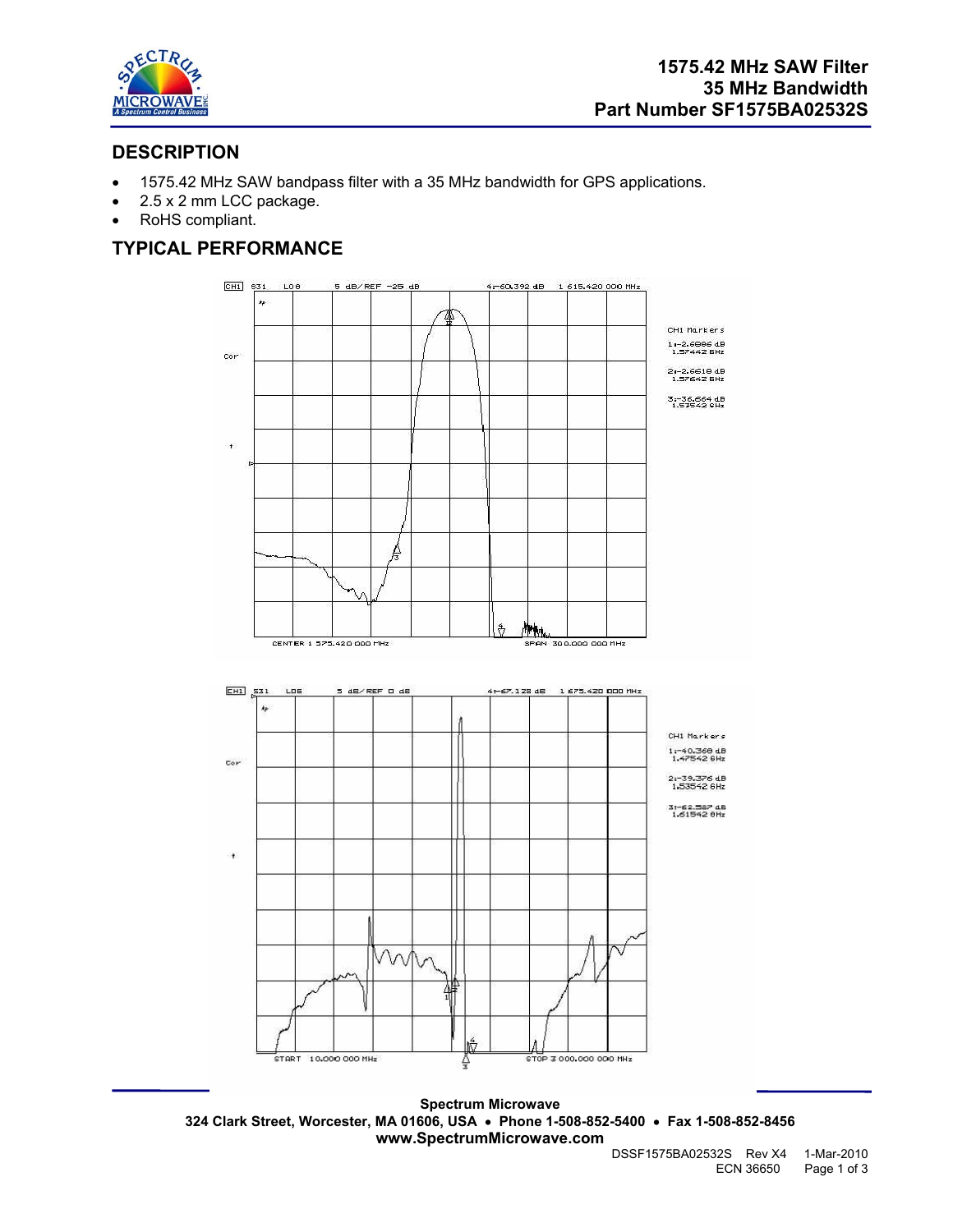

## **SPECIFICATION**

| <b>Parameter</b>                             | <b>Min</b> | <b>Typ</b> | <b>Max</b> | <b>Units</b> |
|----------------------------------------------|------------|------------|------------|--------------|
| Center Frequency F <sub>C</sub>              |            | 1575.42    |            | <b>MHz</b>   |
| Insertion Loss <sup>1</sup>                  |            | 2.7        | 3.5        | dB           |
| Passband Amplitude Ripple <sup>1</sup>       |            | 0.1        | 1.0        | dB           |
| Stopband Rejection, 1475.42 MHz <sup>2</sup> | 35         | 40         |            | dB           |
| Stopband Rejection, 1535.42 MHz <sup>2</sup> | 30         | 37         |            | dB           |
| Stopband Rejection, 1615.42 MHz <sup>2</sup> | 30         | 60         |            | dB           |
| Stopband Rejection, 1675.42 MHz <sup>2</sup> | 40         | 62         |            | dB           |
| VSWR <sup>1</sup>                            |            | 1.2        | 2.0        |              |
| Source and Load Impedance                    | 50         |            |            | ohms         |
| <b>Ambient Temperature</b>                   | 25         |            |            | $^{\circ}$ C |

Notes: 1. Defined over 1574.42 to 1576.42 MHz. 2. Relative to insertion loss.

## **MAXIMUM RATINGS**

| <b>Parameter</b>                         | Min | Max |                     |
|------------------------------------------|-----|-----|---------------------|
| Storage Temperature Range                | -50 | 100 | $\hat{\phantom{a}}$ |
| Operating temperature Range              | -40 | 85  | $\sim$              |
| Input Power Level                        |     | 10  | dBm                 |
| Max. D. C. Voltage between Each Terminal |     |     |                     |

# **TEST CIRCUIT**



Notes:

- Circuit operates in 50 ohm system, single-ended.
- No matching circuit is required.